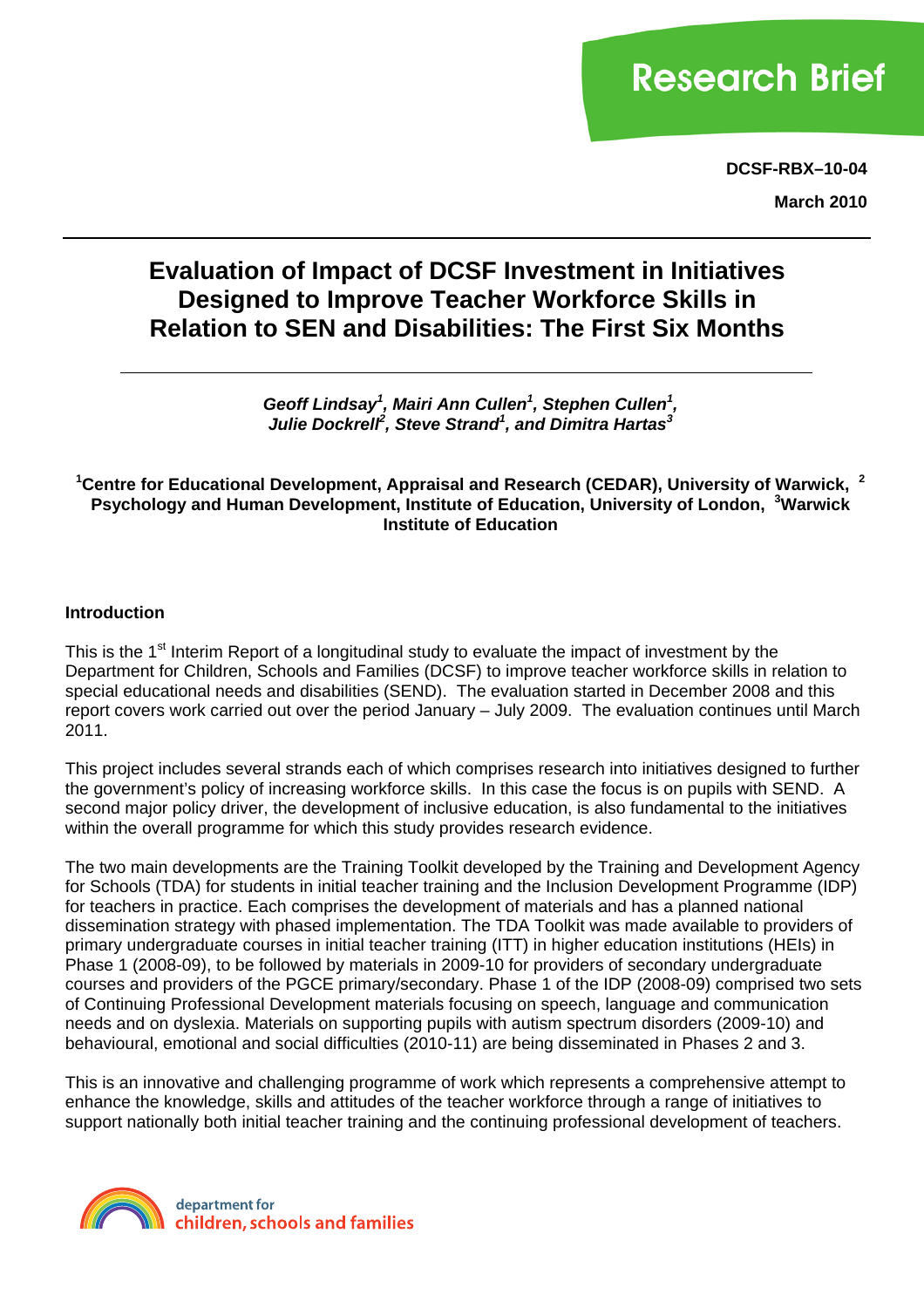The strategy of developing the IDP as both a SEND and school improvement issue has the potential to avoid its marginalization as 'only' a SEND issue, to bring school leaders into the initiative and also to embed SEND/inclusion as a whole school issue.

It must be stressed that the research reported here represents the early phase of the programme which was primarily focused on development and the beginnings of dissemination. This study, therefore, sets a *baseline* and the current research is examining the further development, dissemination and consolidation of the initiatives within the programme. The NFER Teacher Voice Omnibus Survey (November 2009) suggests this is occurring, with an increase in teacher awareness of the IDP and a small increase in the use of materials. We will continue to examine the development of the programme over the next year and present our results in the final report to be published in Spring 2011.

# **Key findings**

- The Training Toolkit on special educational needs and disabilities (SEND) developed on behalf of the Training and Development Agency for schools (TDA) has been well received by higher education institute providers of undergraduate primary teacher training, with most finding its format useful or very useful. Tutors were using the Training Tooklit in different ways to integrate with existing course material: content was judged effective or very effective.
- The electronic network for SEND tutors, hosted on the Teacher Training Resource Bank, had little recognition and no active users among the interviewees at time of interview (March/April 2009).
- The extended placements in specialist settings were regarded by the majority of tutors as offering important benefits for staff and trainees. These placements had only been experienced by a minority of trainees but over 9 out of 10 of those trainees rated them good or excellent.
- The Inclusion Development Programme (IDP) was welcomed in principle but most schools accessed the materials too late in the school year to incorporate their use into school development/improvement planning for 2008-09.
- The National Strategies' role in disseminating the IDP was welcomed, supporting the alignment of the IDP as both a school improvement and SEND issue.
- The Regional hubs were a strength of the national dissemination of the IDP but the Pathfinders' effectiveness as pathfinders was limited by their starting at a similar time to non-Pathfinders.
- Engagement with the IDP was stronger at LA than school level, reflecting the stage in the dissemination strategy; large numbers of schools had attended an IDP event but at this time relatively few schools had engaged with the IDP at school level. The high level of engagement of both head teachers and SENCOs at LA events indicated that the strategic objective of bringing together both SEND/inclusion and school development/improvement was being achieved.
- Problems were identified with the Phase 1 materials for speech, language and communication needs and for dyslexia, but these are being addressed by a review and revision process; the Phase 2 materials (autism spectrum) were generally viewed more favorably although here too there were accessibility difficulties resulting from IT incompatibility in many schools.

# **Methodology**

Data were collected for the three main components of this stage of the study: i) the introduction of the TDA Toolkit, ii) extended placements in special schools and specialist provision for primary undergraduate initial teacher training (ITT), and iii) the dissemination of the IDP Phase 1 to schools, which focused on dyslexia and on speech, language and communication needs. Data were collected by two approaches: semi-structured interviews and questionnaire surveys.

With respect to ITT, telephone interviews were held with 30 tutors with responsibility for SEND (February – March 2009). An online survey was completed by 306 trainees from 18 primary undergraduate ITT programs (April – May 2009)

With respect to the IDP, 30 local authorities were selected as follows:

- LAs taking the lead for the IDP within each SEN regional hub  $(n = 10)$
- LAs awarded Pathfinder status for the IDP  $(n = 8)$
- One other LA from each SEN regional hub (*n* = 10)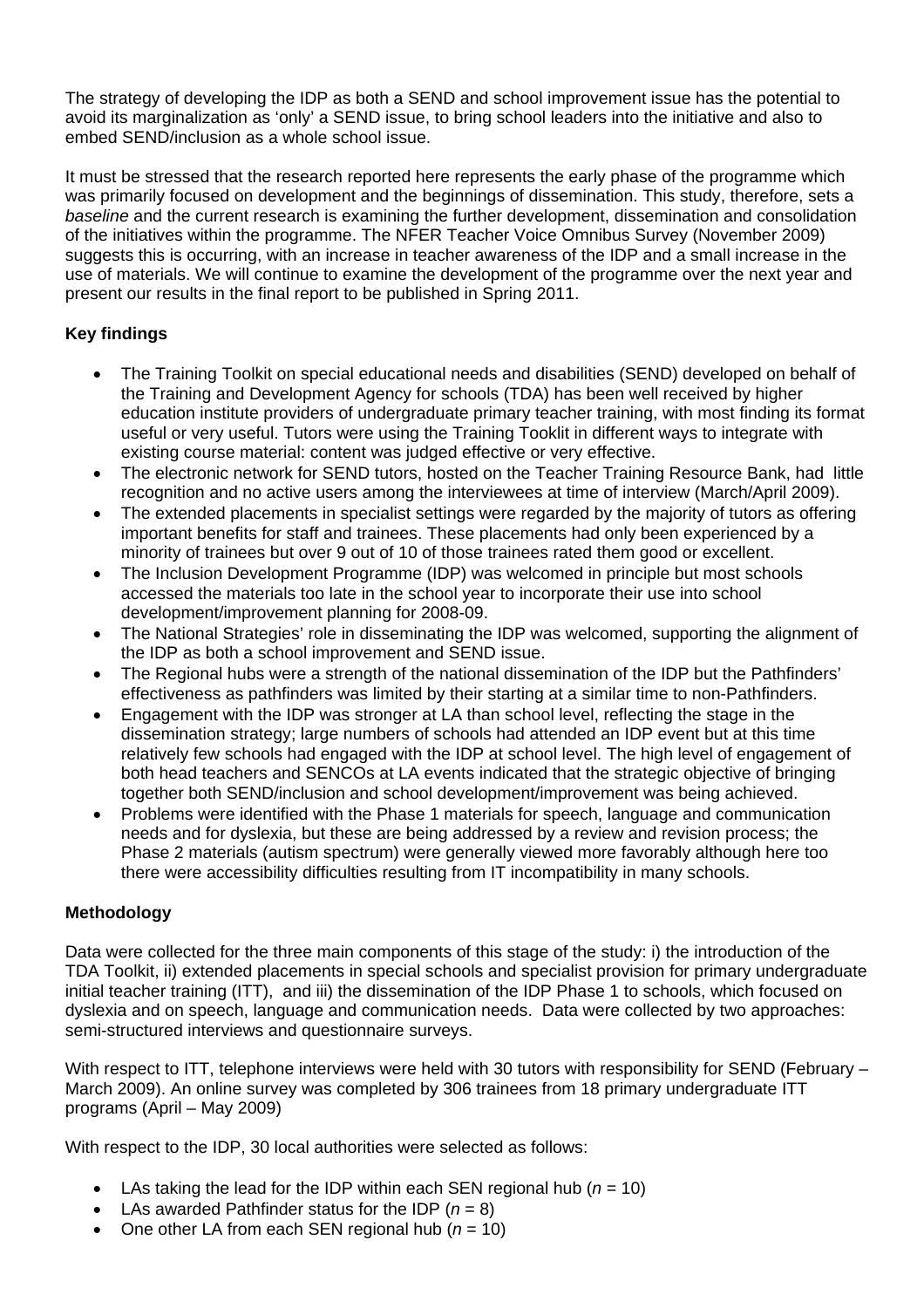• Additional LAs from two hubs that did not have Pathfinder LAs (*n* = 2)

As well as building in a range of levels of responsibility towards the IDP, this sample also provided geographic coverage across England and a range of LA types (London, unitary, metropolitan, county). Within the 30 LAs, 50 schools that had engaged with, or were about to be engaged with the IDP, were identified by IDP leads as willing to be contacted about the research. Of these, twenty eight schools (17 primary, 11 secondary) took part.

During the summer term 2009, semi-structured telephone interviews were held with 28 IDP leads and with staff from the 28 schools: 25 SENCOs, 16 CPD managers, 22 experienced teachers and 18 newly qualified teachers (NQTs). In addition, an online survey was carried out with 156 newly qualified teachers.

# **Detailed findings**

# *The Training Toolkit on SEND*

- 30 of 40 providers of primary undergraduate initial teacher training were interviewed
- Just over two-thirds had incorporated selected material from the Toolkit in existing elements of primary undergraduate teaching at the time of interview (March – April 2009); others expected to do so before the end of the academic year
- In two institutions, the material was, or would be, used as a stand-alone module
- In one institution, students had access to the Toolkit but there were no plans to incorporate material from it in teaching
- Estimates varied widely of number of students exposed to teaching based on the Toolkit but collectively they amounted to around 3 000
- 9 out of 10 tutors found most aspects of the *format* of the Toolkit 'useful' or 'very useful' the DVDs, the memory stick and the ability to tailor it for personal use were particularly useful
- Among those tutors familiar with the Toolkit *content* at time of interview, 9 out of 10 or more found it 'effective' or 'very effective' in enhancing a range of trainees' knowledge, skills and understanding around SEND

#### *The electronic network for SEND tutors*

• The electronic network for SEN tutors, hosted on the teacher training resource bank (TTRB), was rarely recognised and there were no active users among the interviewees at this early stage.

# *The extended placements in specialist settings*

- Over two-thirds of trainees had taken up, or planned to take up, the offer of the extended placements in specialist provision.
- Among the other third, reasons for not taking up the offer varied for example, carrying on with existing special placements, not having enough support for the necessary organisational aspects.
- 9 out of 10 or more of those who had undertaken a placement rated the effectiveness of different elements 'effective' or 'very effective'.
- Positive views about the four-week placement in special schools of mainstream resources or units reflected three themes: helping to equip students with important skills and knowledge; enabling tutors to enhance their own knowledge and awareness around SEND; and that they were valued by colleagues in special schools.
- About a third of tutors believed there was particular value in placements in special schools arguing that the special school sector had been sidelined in ITT for too long.
- Trainees who had undertaken a placement were more likely to consider a career in a special school or mainstream school with a specialist unit or resource base.
- A small minority expressed negative aspects of the placements for example, that they did not help students to achieve the practical experience needed to reach the professional standards.

# *The Inclusion Development Programme*

*Role of National Strategies and development of materials*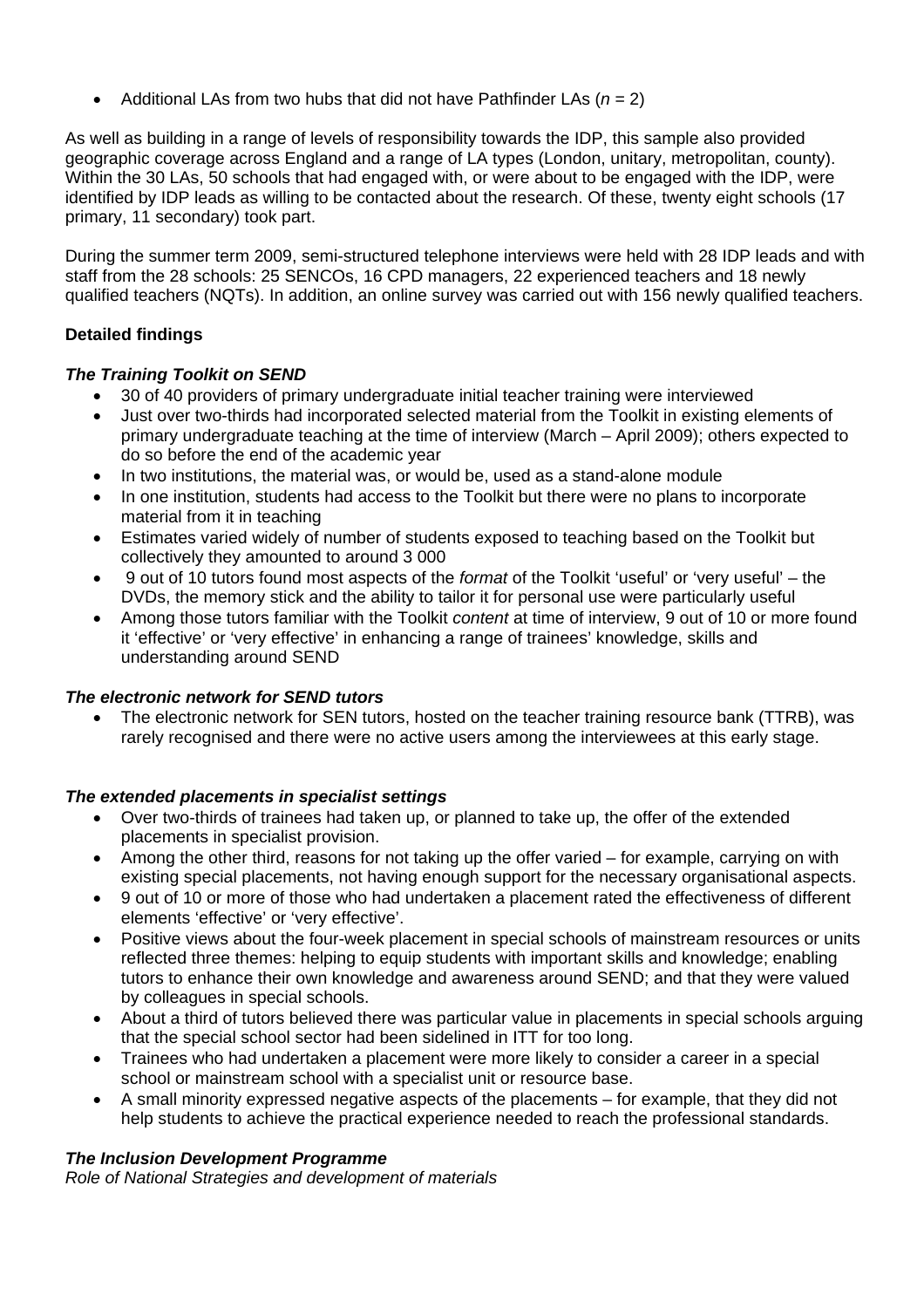- The role of the National Strategies in the IDP was seen as supporting the alignment of SEND and school improvement work at LA level and as adding 'clout' to the initiative in terms of engaging schools.
- There was a substantial time gap between the launch of IDP and the availability of materials resulting in criticisms of 'lateness'. The timing of availability also made it very difficult for LAs and schools to include Phase 1 (SLCN and dyslexia) in their school development/improvement planning for 2008-09.
- There were also concerns about timelines for LAs to return evaluation data to the National Strategies.
- There were, not unusually, various teething problems with presentation, accessibility and content of the SLCN and dyslexia materials. Most criticisms concerned accessibility as familiarity with content was at an early stage; the need for the materials to reflect the thinking of the Bercow Report (SLCN) and Rose Report (dyslexia) was identified – the planned revisions should address this.
- Views about the Phase 2 materials (autism spectrum) were more positive although there were again accessibility difficulties resulting from a mismatch between the more advanced technology used and the IT system in many schools.

#### *Role of the SEN regional hubs*

- The hub IDP strand meetings were a strength of the national dissemination model.
- The key benefits of the IDP strand regional hub meetings highlighted by IDP strand leads were the impetus they gave to the initiative, the opportunity to focus on the IDP, to meet with others from outside their own LA, to share resources and ideas (including via hub websites), to share ways of disseminating the materials to schools, to share experiences, and to learn from each other.

#### *Role of the Pathfinders*

- There was negligible impact of the Pathfinders in terms of modelling dissemination to schools from which other LAs could learn. This was mainly because the Pathfinders had not happened far enough in advance of roll-out in other LAs.
- IDP leads in Pathfinder LAs valued the involvement of staff from I CAN and Dyslexia Action because of their knowledge of the IDP materials and of SLCN or dyslexia.
- Of the four dissemination models, Model 4 (intensive work in selected schools) was viewed most positively.

# *Role of hub IDP strand lead*

- Hub strand leads were very aware of the need to demonstrate the implementation of the IDP in their own LA and to support other LAs to do so too.
- The requirement to feedback to DCSF via the National Strategies added to the pressure they felt to model good practice.
- They viewed offering support and guidance to other LAs as a key part of their role.
- Adopting a supportive role and a partnership approach were seen as facilitating the engagement of LAs in the IDP strand.
- Collecting and collating baseline data was regarded as challenging within the timelines set.

#### *Role of IDP lead in each LA*

- The requirement for each LA to have a lead person responsible for the delivery of the IDP was viewed as a good model.
- The lack of funding allocated to free time to undertake the role, however, was a significant limitation.
- Gathering baseline data was challenging because not everyone used the same measures; teachers' self-assessments could be over or under-estimations; not all schools complied with the request to do a baseline exercise; and collecting and collating these added to the pressure of work on IDP leads.
- The degree of alignment between SEN/inclusion and school improvement varied at strategic planning level and in operational delivery to schools. About a quarter of sample LAs were successful in achieving this at both levels. About another quarter tried but encountered problems, mainly at operational level with school leadership passing the responsibility to SENCOs.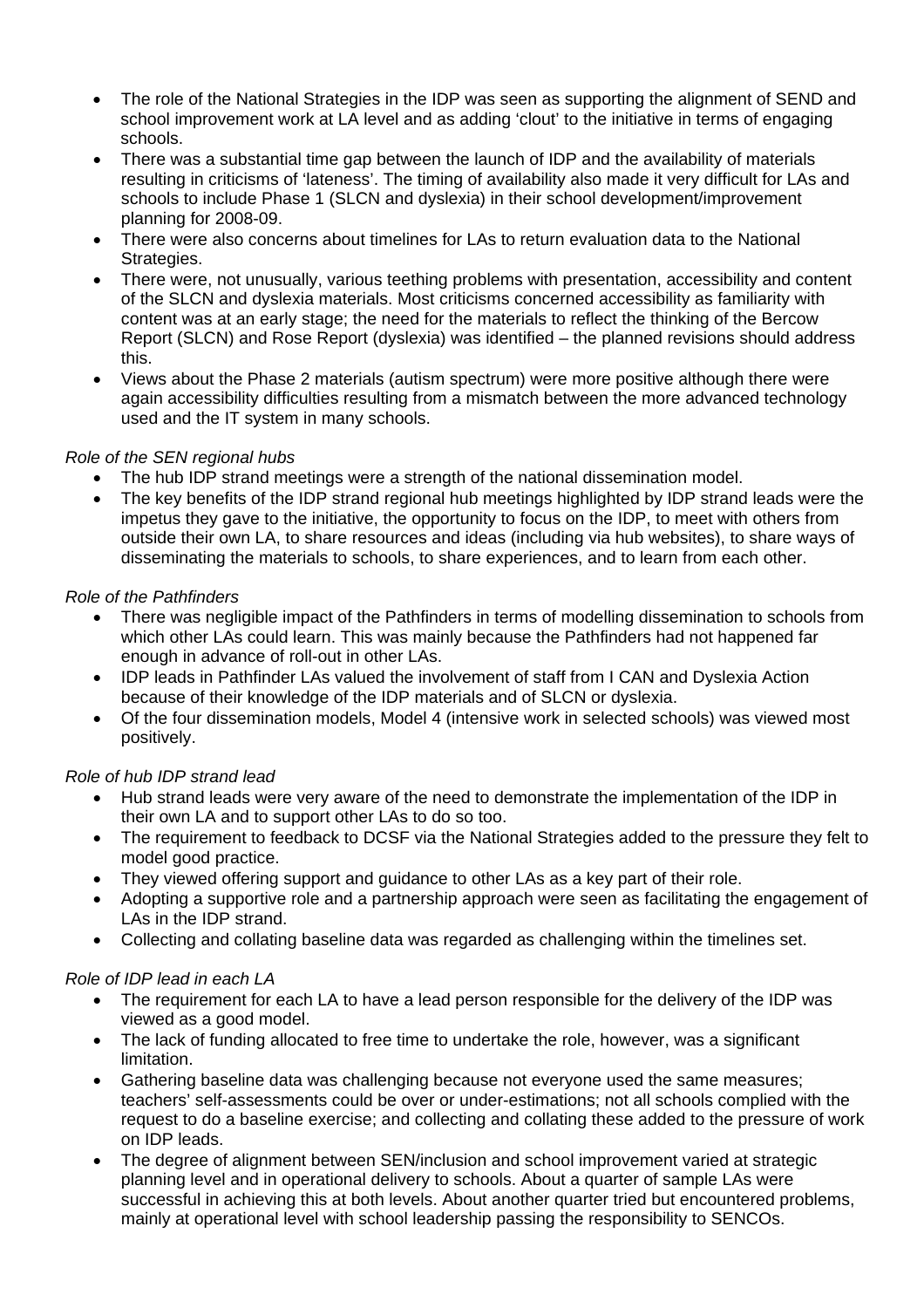- Dissemination models to schools varied across five main dimensions (approach, level, pitch, school phase and IDP module). Within each dimension, there were also a range of options. LAs varied in the options selected. This meant that each LA created a 'pick and mix' model.
- Almost all the IDP leads reported positive learning from Phase 1 and described changes they planned to make for dissemination and delivery in Phase 2.

#### *Initial impact*

- By May/June 2009, many of the IDP leads in our sample were reporting high numbers of schools having attended an event about the IDP but relatively low numbers of schools that had actively engaged with the IDP in the sense of using it within the school.
- Most LAs in the sample reportedly involved both the headteachers and the SENCOs in information and training about the IDP.
- Dissemination at group level, especially when supplemented by a specialist support or mediated uptake approach, was more effective in engaging schools to use the IDP than dissemination at a more universal level.
- There were specific LA and school level factors that increased the likelihood of school engagement with the **IDP**
- The IDP had an impact on the CPD offer around SEND in many LAs in the sample. In some cases, this included a refocusing of CPD support on Wave 1 from Wave 3.
- The main barriers to a quick impact on school-level CPD were the timing of the Phase 1 roll out, which was too late to be included in schools' planned 2008-09 CPD programme, and the presentation of the materials themselves, which were perceived as not working as a training package that could be picked up and used straight away in schools.
- In schools that had used the IDP during 2008-09, overall, teachers in each school shifted up one category of the 'focusing, developing, establishing, enhancing' continuum, relative to where they had been prior to the IDP training.
- In these schools, impacts were reported at the levels of teacher confidence, increased empathy with pupils' barriers to learning; increased thinking about and reflection on current practice; increased understanding of the need (dyslexia and/or SLCN); specific changes in teaching practice and/or in the learning environment; and increased confidence about being able to talk to parents of pupils with dyslexia or SLCN.
- It was clear from the interviews with teachers that impact was greatest when the CPD had used active learning techniques – opportunities to discuss, reflect, plan, try out and review were key to subsequent impact on practice.
- The majority of IDP lead interviewees had little or no knowledge of IDP related provision during ITT in local HEIs. Among those who had good links with local HEI ITT providers, the picture they gave was of variation from institution to institution of whether or not the IDP had been included as part of ITT.
- About a third of the IDP leads said that the IDP had been included in some way in the 2008-09 LA level NQT induction, and a further six reported definite plans to do so for 2009-10 NQTs.
- It was clear from the interviewees that many of the LAs and schools were only at the beginning of the process of collecting parent data with regard to satisfaction with SEND provision.

#### **Recommendations**

- All ITT providers should be required to ensure that trainees are equipped to provide support for Wave 1 inclusive Quality First teaching
- Funding to support the regional cluster meetings for ITT SEND tutors should be continued
- The aims and purposes of the electronic network for ITT SEND tutors should be reviewed through the regional clusters and, if valued, the network should be relaunched and, if not valued, should be abandoned
- ITT extended placements in specialist settings should continue and be extended
- The IDP content should be reviewed to ensure it is all securely based on sound evidence and taking into account the Bercow and Rose Reports on SLCN and dyslexia respectively
- Interactive models of IDP dissemination should be extended and developed